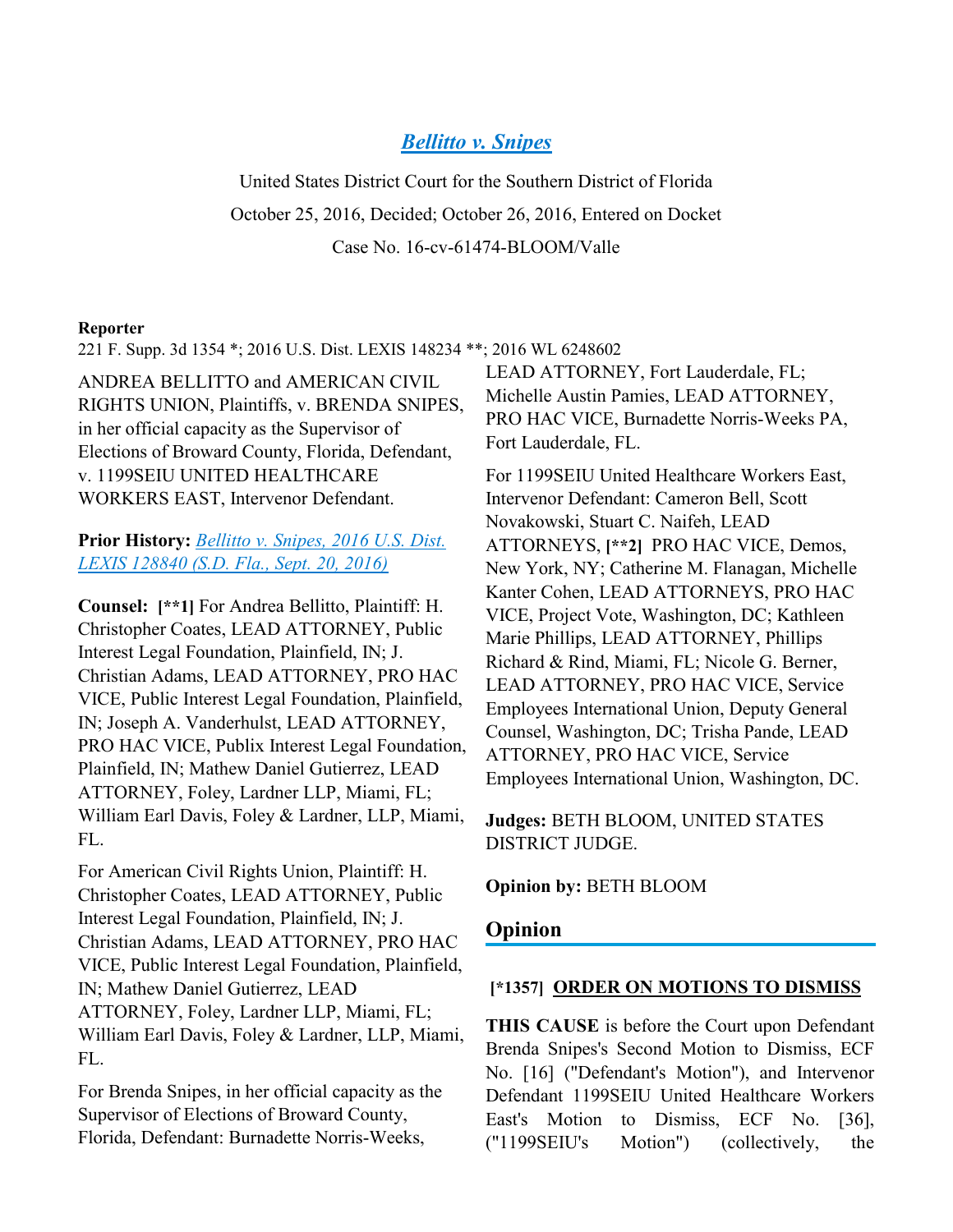"Motions"). The Court has reviewed the Motions, all supporting and opposing filings, the record in this case, and is otherwise fully advised in the premises. For the reasons that follow, Defendant's Motion is granted in part and denied in part, and 1199SEIU's Motion is denied.

# **I. BACKGROUND**

Plaintiff American Civil Rights Union, Inc. ("ACRU") is a non-profit corporation "which promotes election integrity, compliance **[\*\*3]** with federal election laws, government transparency, and constitutional government." ECF No. [12] ¶ 4 ("Amended Complaint"). Plaintiff Andrea Bellitto ("Bellitto") is a registered voter in Broward County and member of the ACRU. *See id.* ¶ 5. Defendant Brenda Snipes ("Snipes" or "Defendant") is the Supervisor of Elections of Broward County, Florida, and Intervenor Defendant 1199SEIU United Healthcare Workers East ("1199SEIU") is a labor union that represents approximately 25,000 healthcare workers and an additional 7,400 retired members in the State of Florida. *See id.* ¶ 6; ECF No. [23] at 6-7.

Plaintiffs ACRU and Bellitto (collectively, "Plaintiffs") initiated these proceedings on June 27, 2016 and filed an Amended Complaint thereafter, bringing two claims against Defendant under the *[National Voter Registration Act of 1993 \("NVRA"\)](https://advance.lexis.com/api/document?collection=statutes-legislation&id=urn:contentItem:4YF7-GHR1-NRF4-43YP-00000-00&context=)*, *[52 U.S.C. § 20507](https://advance.lexis.com/api/document?collection=statutes-legislation&id=urn:contentItem:5D3N-F731-NRF4-4007-00000-00&context=)*. 1

In Count I, Plaintiffs claim that Defendant "has failed to make reasonable efforts to conduct voter list maintenance programs, in violation of *[Section 8 of](https://advance.lexis.com/api/document?collection=statutes-legislation&id=urn:contentItem:5D3N-F731-NRF4-4007-00000-00&context=)  [NVRA](https://advance.lexis.com/api/document?collection=statutes-legislation&id=urn:contentItem:5D3N-F731-NRF4-4007-00000-00&context=)*, *[52 U.S.C. § 20507](https://advance.lexis.com/api/document?collection=statutes-legislation&id=urn:contentItem:5D3N-F731-NRF4-4007-00000-00&context=)* and *[52 U.S.C. §](https://advance.lexis.com/api/document?collection=statutes-legislation&id=urn:contentItem:5D3N-FR61-NRF4-4003-00000-00&context=)  [21083\(a\)\(2\)\(A\)](https://advance.lexis.com/api/document?collection=statutes-legislation&id=urn:contentItem:5D3N-FR61-NRF4-4003-00000-00&context=)* [*[Help America Vote Act](https://advance.lexis.com/api/document?collection=statutes-legislation&id=urn:contentItem:4YF7-GN01-NRF4-44WF-00000-00&context=)  [\("HAVA"\)](https://advance.lexis.com/api/document?collection=statutes-legislation&id=urn:contentItem:4YF7-GN01-NRF4-44WF-00000-00&context=)*]." Amended Complaint ¶ 28. In Count II, Plaintiffs claim that Defendant "has failed to respond adequately to Plaintiffs' written request for data, failed to produce or otherwise **[\*\*4]** failed to make records available to Plaintiffs concerning Defendant's implementation of programs and

activities for ensuring the accuracy and currency of official lists of eligible voters for Broward County, in violation of Section 8 of the NVRA, *[52 U.S.C. §](https://advance.lexis.com/api/document?collection=statutes-legislation&id=urn:contentItem:5D3N-F731-NRF4-4007-00000-00&context=)  [20507\(i\)](https://advance.lexis.com/api/document?collection=statutes-legislation&id=urn:contentItem:5D3N-F731-NRF4-4007-00000-00&context=)*." *Id.* ¶ 33. Plaintiffs seek an order from this Court (1) declaring that Defendant is in violation of Section 8 of the NVRA; (2) ordering Defendant to implement reasonable and effective registration list maintenance programs to cure failures to comply with the NVRA and ensure that non-citizens and ineligible registrants are not on Defendant's rolls; (3) ordering Defendant to substantively respond to Plaintiffs' written request for records concerning her implementation of programs and **[\*1358]** activities to ensure the accuracy and currency of Broward County's voter registration list and provide access to election records; and (4) additional relief. *See id.* at  $9-10.$ 

Defendant filed a Motion to Dismiss Plaintiffs' Amended Complaint on August 18, 2016, moving to dismiss these proceedings in their entirety under *[Rules 12\(b\)\(1\)](https://advance.lexis.com/api/document?collection=statutes-legislation&id=urn:contentItem:5GYC-1WP1-6N19-F0YW-00000-00&context=)* and *[12\(b\)\(6\)](https://advance.lexis.com/api/document?collection=statutes-legislation&id=urn:contentItem:5GYC-1WP1-6N19-F0YW-00000-00&context=)* of the Federal Rules. Thereafter, 1199SEIU filed a motion to **[\*\*5]** intervene, which the Court granted. *See* ECF Nos. [23], [29], [53]. 1199SEIU filed its own Motion to Dismiss on September 21, 2016, moving to dismiss Count I only of the Amended Complaint. Both Motions are now ripe for adjudication. *See* ECF Nos. [21], [22], [54], [63].

## **II. LEGAL STANDARD**

# **A.** *[Rule 12\(b\)\(1\)](https://advance.lexis.com/api/document?collection=statutes-legislation&id=urn:contentItem:5GYC-1WP1-6N19-F0YW-00000-00&context=)*

"Federal courts are courts of limited jurisdiction. They possess only that power authorized by Constitution and statute, which is not to be expanded by judicial decree." *[Kokkonen v. Guardian Life Ins.](https://advance.lexis.com/api/document?collection=cases&id=urn:contentItem:3S65-JWF0-003B-R1BW-00000-00&context=)  [Co. of Am., 511 U.S. 375, 377, 114 S. Ct. 1673, 128](https://advance.lexis.com/api/document?collection=cases&id=urn:contentItem:3S65-JWF0-003B-R1BW-00000-00&context=)  [L. Ed. 2d 391 \(1994\)](https://advance.lexis.com/api/document?collection=cases&id=urn:contentItem:3S65-JWF0-003B-R1BW-00000-00&context=)* (internal citations omitted). "It is to be presumed that a cause lies outside this limited jurisdiction, and the burden of establishing the contrary rests upon the party asserting jurisdiction." *Id.* (citing *Turner v. [Bank of North](https://advance.lexis.com/api/document?collection=cases&id=urn:contentItem:3S4X-KXF0-003B-H19B-00000-00&context=)* 

 $\overline{a}$ 

<sup>&</sup>lt;sup>1</sup> As do the parties, the Court refers to <u>[52 U.S.C. § 20507](https://advance.lexis.com/api/document?collection=statutes-legislation&id=urn:contentItem:5D3N-F731-NRF4-4007-00000-00&context=)</u>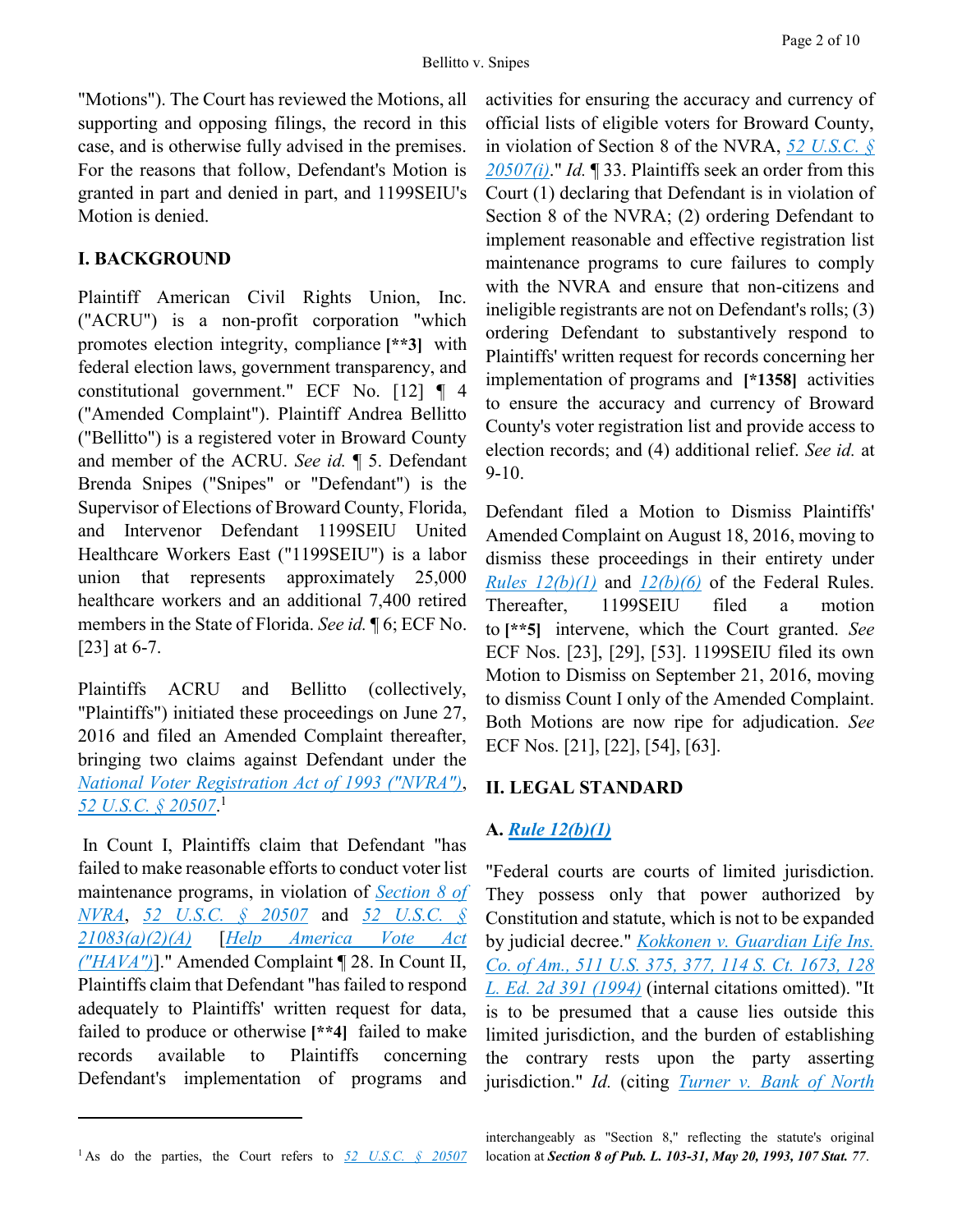*[America, 4 U.S. \(4 Dall.\) 8, 11, 1 L. Ed. 718, 4 Dall.](https://advance.lexis.com/api/document?collection=cases&id=urn:contentItem:3S4X-KXF0-003B-H19B-00000-00&context=)  [8 \(1799\)](https://advance.lexis.com/api/document?collection=cases&id=urn:contentItem:3S4X-KXF0-003B-H19B-00000-00&context=)* and *[McNutt v. General Motors Acceptance](https://advance.lexis.com/api/document?collection=cases&id=urn:contentItem:3S4X-9P90-003B-737M-00000-00&context=)  [Corp., 298 U.S. 178, 182-183, 56 S. Ct. 780, 80 L.](https://advance.lexis.com/api/document?collection=cases&id=urn:contentItem:3S4X-9P90-003B-737M-00000-00&context=)  [Ed. 1135 \(1936\)\)](https://advance.lexis.com/api/document?collection=cases&id=urn:contentItem:3S4X-9P90-003B-737M-00000-00&context=)*. A *[Rule 12\(b\)\(1\)](https://advance.lexis.com/api/document?collection=statutes-legislation&id=urn:contentItem:5GYC-1WP1-6N19-F0YW-00000-00&context=)* motion challenges the district court's subject matter jurisdiction and takes one of two forms: a "facial attack" or a "factual attack." "A 'facial attack' on the complaint 'require[s] the court merely to look and see if [the] plaintiff has sufficiently alleged a basis of subject matter jurisdiction, and the allegations in his complaint are taken as true for the purposes of the motion.'" *[McElmurray v. Consol. Gov't of](https://advance.lexis.com/api/document?collection=cases&id=urn:contentItem:4PT3-CDN0-TXFX-G38P-00000-00&context=) [Augusta-Richmond Cnty., 501 F.3d 1244, 1251](https://advance.lexis.com/api/document?collection=cases&id=urn:contentItem:4PT3-CDN0-TXFX-G38P-00000-00&context=)  [\(11th Cir. 2007\)](https://advance.lexis.com/api/document?collection=cases&id=urn:contentItem:4PT3-CDN0-TXFX-G38P-00000-00&context=)* (quoting *[Lawrence v. Dunbar, 919](https://advance.lexis.com/api/document?collection=cases&id=urn:contentItem:3S4X-0JK0-003B-51N0-00000-00&context=)  [F.2d 1525, 1529 \(11th Cir. 1990\)\)](https://advance.lexis.com/api/document?collection=cases&id=urn:contentItem:3S4X-0JK0-003B-51N0-00000-00&context=)*. "A 'factual attack,' on the other hand, challenges the existence of subject matter jurisdiction based on matters outside the pleadings." **[\*\*6]** *[Kuhlman v. United](https://advance.lexis.com/api/document?collection=cases&id=urn:contentItem:83M5-HR71-652H-F3HP-00000-00&context=)  [States, 822 F. Supp. 2d 1255, 1256-57 \(M.D. Fla.](https://advance.lexis.com/api/document?collection=cases&id=urn:contentItem:83M5-HR71-652H-F3HP-00000-00&context=)  [2011\)](https://advance.lexis.com/api/document?collection=cases&id=urn:contentItem:83M5-HR71-652H-F3HP-00000-00&context=)* (citing *[Lawrence, 919 F.2d at 1529](https://advance.lexis.com/api/document?collection=cases&id=urn:contentItem:3S4X-0JK0-003B-51N0-00000-00&context=)*); *see [Stalley ex rel. U.S. v. Orlando Reg'l Healthcare Sys.,](https://advance.lexis.com/api/document?collection=cases&id=urn:contentItem:4S9R-GBT0-TXFX-G3CY-00000-00&context=)  [Inc., 524 F.3d 1229, 1233 \(11th Cir. 2008\)](https://advance.lexis.com/api/document?collection=cases&id=urn:contentItem:4S9R-GBT0-TXFX-G3CY-00000-00&context=)* ("By contrast, a factual attack on a complaint challenges the existence of subject matter jurisdiction using material extrinsic from the pleadings, such as affidavits or testimony."). "In assessing the propriety of a motion for dismissal under *[Fed. R. Civ. P.](https://advance.lexis.com/api/document?collection=statutes-legislation&id=urn:contentItem:5GYC-1WP1-6N19-F0YW-00000-00&context=)  [12\(b\)\(1\)](https://advance.lexis.com/api/document?collection=statutes-legislation&id=urn:contentItem:5GYC-1WP1-6N19-F0YW-00000-00&context=)*, a district court is not limited to an inquiry into undisputed facts; it may hear conflicting evidence and decide for itself the factual issues that determine jurisdiction." *[Colonial Pipeline Co. v.](https://advance.lexis.com/api/document?collection=cases&id=urn:contentItem:3S4X-GWV0-008H-V0FB-00000-00&context=)  [Collins, 921 F.2d 1237, 1243 \(11th Cir. 1991\)](https://advance.lexis.com/api/document?collection=cases&id=urn:contentItem:3S4X-GWV0-008H-V0FB-00000-00&context=)*. As such, "[w]hen a defendant properly challenges subject matter jurisdiction under *[Rule 12\(b\)\(1\)](https://advance.lexis.com/api/document?collection=statutes-legislation&id=urn:contentItem:5GYC-1WP1-6N19-F0YW-00000-00&context=)*, the district court is free to independently weigh facts and 'may proceed as it never could under *[Rule 12\(b\)\(6\)](https://advance.lexis.com/api/document?collection=statutes-legislation&id=urn:contentItem:5GYC-1WP1-6N19-F0YW-00000-00&context=)* or *[Fed. R. Civ. P. 56](https://advance.lexis.com/api/document?collection=statutes-legislation&id=urn:contentItem:5GYC-2421-6N19-F165-00000-00&context=)*.'" *[Turcios v. Delicias Hispanas](https://advance.lexis.com/api/document?collection=cases&id=urn:contentItem:4SFW-P1N0-TX4N-G0M5-00000-00&context=)  [Corp., 275 F. App'x 879, 880 \(11th Cir. 2008\)](https://advance.lexis.com/api/document?collection=cases&id=urn:contentItem:4SFW-P1N0-TX4N-G0M5-00000-00&context=)* (citing *[Morrison v. Amway Corp., 323 F.3d 920, 925 \(11th](https://advance.lexis.com/api/document?collection=cases&id=urn:contentItem:482X-6XN0-0038-X43T-00000-00&context=)  [Cir. 2003\)\)](https://advance.lexis.com/api/document?collection=cases&id=urn:contentItem:482X-6XN0-0038-X43T-00000-00&context=)*.

## **B.** *[Rule 12\(b\)\(6\)](https://advance.lexis.com/api/document?collection=statutes-legislation&id=urn:contentItem:5GYC-1WP1-6N19-F0YW-00000-00&context=)*

*[Rule 8](https://advance.lexis.com/api/document?collection=statutes-legislation&id=urn:contentItem:5GYC-1WP1-6N19-F0YK-00000-00&context=)* of the Federal Rules requires that a pleading contain "a short and plain statement of the claim showing that the pleader is entitled to relief." *[Fed. R.](https://advance.lexis.com/api/document?collection=statutes-legislation&id=urn:contentItem:5GYC-1WP1-6N19-F0YK-00000-00&context=)*  *[Civ. P. 8\(a\)\(2\)](https://advance.lexis.com/api/document?collection=statutes-legislation&id=urn:contentItem:5GYC-1WP1-6N19-F0YK-00000-00&context=)*. Although a complaint "does not need detailed factual allegations," it must provide "more than labels and conclusions, and a formulaic recitation of the elements of a cause of action will not do." *[Bell Atl. Corp. v. Twombly, 550 U.S. 544,](https://advance.lexis.com/api/document?collection=cases&id=urn:contentItem:4NSN-8840-004C-002M-00000-00&context=)  [555, 127 S. Ct. 1955, 167 L. Ed. 2d 929 \(2007\)](https://advance.lexis.com/api/document?collection=cases&id=urn:contentItem:4NSN-8840-004C-002M-00000-00&context=)*; *see [Ashcroft v. Iqbal, 556 U.S. 662, 678, 129 S. Ct.](https://advance.lexis.com/api/document?collection=cases&id=urn:contentItem:4W9Y-4KS0-TXFX-1325-00000-00&context=)  [1937,](https://advance.lexis.com/api/document?collection=cases&id=urn:contentItem:4W9Y-4KS0-TXFX-1325-00000-00&context=) [\[\\*1359\]](https://advance.lexis.com/api/document?collection=cases&id=urn:contentItem:4W9Y-4KS0-TXFX-1325-00000-00&context=) [173 L. Ed. 2d 868 \(2009\)](https://advance.lexis.com/api/document?collection=cases&id=urn:contentItem:4W9Y-4KS0-TXFX-1325-00000-00&context=)* (explaining that  $Rule 8(a)(2)$ 's pleading standard "demands more" than an unadorned, the-defendant-unlawfullyharmed-me accusation"). In the same vein, a complaint may not rest on "'naked assertion[s]' devoid of 'further factual enhancement.'" **[\*\*7]** *[Iqbal, 556 U.S. at 678](https://advance.lexis.com/api/document?collection=cases&id=urn:contentItem:4W9Y-4KS0-TXFX-1325-00000-00&context=)* (quoting *[Twombly,](https://advance.lexis.com/api/document?collection=cases&id=urn:contentItem:4NSN-8840-004C-002M-00000-00&context=) 550 [U.S. at 557](https://advance.lexis.com/api/document?collection=cases&id=urn:contentItem:4NSN-8840-004C-002M-00000-00&context=)* (alteration in original)). "Factual allegations must be enough to raise a right to relief above the speculative level." *[Twombly, 550 U.S. at 555](https://advance.lexis.com/api/document?collection=cases&id=urn:contentItem:4NSN-8840-004C-002M-00000-00&context=)*. These elements are required to survive a motion brought under *[Rule](https://advance.lexis.com/api/document?collection=statutes-legislation&id=urn:contentItem:5GYC-1WP1-6N19-F0YW-00000-00&context=)  [12\(b\)\(6\) of the Federal Rules of Civil Procedure](https://advance.lexis.com/api/document?collection=statutes-legislation&id=urn:contentItem:5GYC-1WP1-6N19-F0YW-00000-00&context=)*, which requests dismissal for "failure to state a claim upon which relief can be granted."

When reviewing a motion under *[Rule 12\(b\)\(6\)](https://advance.lexis.com/api/document?collection=statutes-legislation&id=urn:contentItem:5GYC-1WP1-6N19-F0YW-00000-00&context=)*, a court, as a general rule, must accept the plaintiff's allegations as true and evaluate all plausible inferences derived from those facts in favor of the plaintiff. *See Chaparro, 693 F.3d at 1337*; *[Miccosukee Tribe of Indians of Fla. v. S. Everglades](https://advance.lexis.com/api/document?collection=cases&id=urn:contentItem:46R6-5FS0-0038-X3KC-00000-00&context=)  [Restoration Alliance, 304 F.3d 1076, 1084](https://advance.lexis.com/api/document?collection=cases&id=urn:contentItem:46R6-5FS0-0038-X3KC-00000-00&context=) (11th [Cir. 2002\)](https://advance.lexis.com/api/document?collection=cases&id=urn:contentItem:46R6-5FS0-0038-X3KC-00000-00&context=)*; *[AXA Equitable Life Ins. Co. v. Infinity](https://advance.lexis.com/api/document?collection=cases&id=urn:contentItem:4WBB-4KM0-TXFP-K2NS-00000-00&context=)  [Fin. Grp., LLC, 608 F. Supp. 2d 1349, 1353 \(S.D.](https://advance.lexis.com/api/document?collection=cases&id=urn:contentItem:4WBB-4KM0-TXFP-K2NS-00000-00&context=)  [Fla. 2009\)](https://advance.lexis.com/api/document?collection=cases&id=urn:contentItem:4WBB-4KM0-TXFP-K2NS-00000-00&context=)*. However, this tenet does not apply to legal conclusions, and courts "are not bound to accept as true a legal conclusion couched as a factual allegation." *[Twombly, 550 U.S. at 555](https://advance.lexis.com/api/document?collection=cases&id=urn:contentItem:4NSN-8840-004C-002M-00000-00&context=)*; *see [Iqbal,](https://advance.lexis.com/api/document?collection=cases&id=urn:contentItem:4W9Y-4KS0-TXFX-1325-00000-00&context=)  [556 U.S. at 678](https://advance.lexis.com/api/document?collection=cases&id=urn:contentItem:4W9Y-4KS0-TXFX-1325-00000-00&context=)*; *[Thaeter v. Palm Beach Cnty.](https://advance.lexis.com/api/document?collection=cases&id=urn:contentItem:4K2S-JP40-0038-X26S-00000-00&context=)  [Sheriff's Office, 449 F.3d 1342, 1352 \(11th Cir.](https://advance.lexis.com/api/document?collection=cases&id=urn:contentItem:4K2S-JP40-0038-X26S-00000-00&context=)  [2006\)](https://advance.lexis.com/api/document?collection=cases&id=urn:contentItem:4K2S-JP40-0038-X26S-00000-00&context=)*. A court considering a *[Rule 12\(b\)](https://advance.lexis.com/api/document?collection=statutes-legislation&id=urn:contentItem:5GYC-1WP1-6N19-F0YW-00000-00&context=)* motion is generally limited to the facts contained in the complaint and attached exhibits, including documents referred to in the complaint that are central to the claim. *See [Wilchombe v. TeeVee](https://advance.lexis.com/api/document?collection=cases&id=urn:contentItem:4VF6-H4D0-TXFX-G3F5-00000-00&context=)  [Toons, Inc., 555 F.3d 949, 959 \(11th Cir. 2009\)](https://advance.lexis.com/api/document?collection=cases&id=urn:contentItem:4VF6-H4D0-TXFX-G3F5-00000-00&context=)*; *[Maxcess, Inc. v. Lucent Technologies, Inc., 433 F.3d](https://advance.lexis.com/api/document?collection=cases&id=urn:contentItem:4HX0-1YN0-0038-X0SJ-00000-00&context=)  [1337, 1340 \(11th Cir. 2005\)](https://advance.lexis.com/api/document?collection=cases&id=urn:contentItem:4HX0-1YN0-0038-X0SJ-00000-00&context=)* ("[A] document outside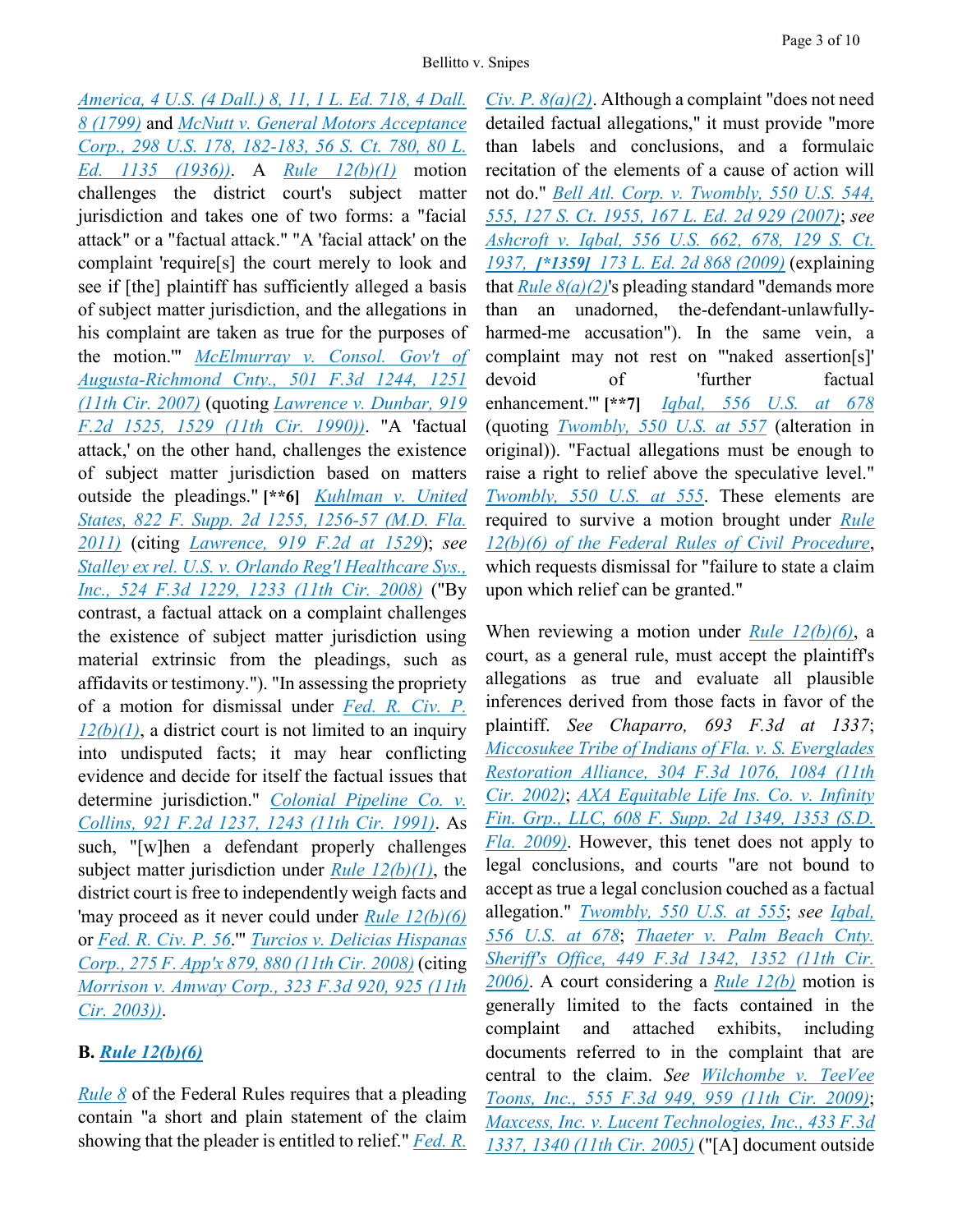the four corners of the complaint may still be considered if it is central to the plaintiff's claims and is undisputed in terms of authenticity.") (citing *[Horsley v. Feldt, 304 F.3d 1125, 1135 \(11th Cir.](https://advance.lexis.com/api/document?collection=cases&id=urn:contentItem:46R6-5FR0-0038-X3K5-00000-00&context=)  [2002\)\)](https://advance.lexis.com/api/document?collection=cases&id=urn:contentItem:46R6-5FR0-0038-X3K5-00000-00&context=)*.

"On a *[Rule 12\(b\)\(6\)](https://advance.lexis.com/api/document?collection=statutes-legislation&id=urn:contentItem:5GYC-1WP1-6N19-F0YW-00000-00&context=)* motion to dismiss, '[t]he moving party bears the burden to show that the complaint should be dismissed.'" *[Sprint Sols., Inc. v. Fils-Amie,](https://advance.lexis.com/api/document?collection=cases&id=urn:contentItem:5D4C-V601-F04D-1229-00000-00&context=)  [44 F. Supp. 3d 1224, 1228 \(S.D. Fla. 2014\)](https://advance.lexis.com/api/document?collection=cases&id=urn:contentItem:5D4C-V601-F04D-1229-00000-00&context=)* (quoting *Mendez—[Arriola v. White Wilson Med. Ctr. PA,](https://advance.lexis.com/api/document?collection=cases&id=urn:contentItem:5114-D7M1-652H-F00H-00000-00&context=)  [2010 U.S. Dist. LEXIS 95091, 2010 WL 3385356, at](https://advance.lexis.com/api/document?collection=cases&id=urn:contentItem:5114-D7M1-652H-F00H-00000-00&context=)  [\\*3 \(N.D. Fla. Aug. 25, 2010\)\)](https://advance.lexis.com/api/document?collection=cases&id=urn:contentItem:5114-D7M1-652H-F00H-00000-00&context=)*. "The movant must support its arguments **[\*\*8]** for dismissal with citations to legal authority." *Id.* (citing *[S.D. Fla. L.](https://advance.lexis.com/api/document?collection=statutes-legislation&id=urn:contentItem:5P4T-FXK0-004D-61TY-00000-00&context=)  R.*  $7.1(a)(1)$ ). "Where a defendant seeking dismissal of a complaint under *[Rule 12\(b\)\(6\)](https://advance.lexis.com/api/document?collection=statutes-legislation&id=urn:contentItem:5GYC-1WP1-6N19-F0YW-00000-00&context=)* does not provide legal authority in support of its arguments, it has failed to satisfy its burden of establishing its entitlement to dismissal." *Id.* (citing *[Superior](https://advance.lexis.com/api/document?collection=cases&id=urn:contentItem:7Y4C-D100-YB0M-J08K-00000-00&context=)  [Energy Servs., LLC v. Boconco, Inc., 2010 U.S. Dist.](https://advance.lexis.com/api/document?collection=cases&id=urn:contentItem:7Y4C-D100-YB0M-J08K-00000-00&context=)  [LEXIS 30196, 2010 WL 1267173, at \\*5-6 \(S.D. Ala.](https://advance.lexis.com/api/document?collection=cases&id=urn:contentItem:7Y4C-D100-YB0M-J08K-00000-00&context=)  [Mar. 26, 2010\)](https://advance.lexis.com/api/document?collection=cases&id=urn:contentItem:7Y4C-D100-YB0M-J08K-00000-00&context=)* and *[United States v. Vernon, 108](https://advance.lexis.com/api/document?collection=cases&id=urn:contentItem:3S4N-C6N0-0039-R3P7-00000-00&context=)  [F.R.D. 741, 742 \(S.D. Fla. 1986\)\)](https://advance.lexis.com/api/document?collection=cases&id=urn:contentItem:3S4N-C6N0-0039-R3P7-00000-00&context=)*. It is through these lenses that the Court considers the Motions.

# **III. DISCUSSION**

Defendant Snipes argues that the Court must dismiss the Amended Complaint because Plaintiffs (1) have not alleged a cognizable claim over which the Court has subject-matter jurisdiction; (2) have failed to state a claim upon which relief can be granted; and (3) lack standing to bring their claims. Defendant's Motion at 9. 1199SEIU also moves the Court to dismiss Count I for Plaintiffs' failure to state a claim, arguing that Plaintiffs lack a cause of action because Defendant has fully complied with the NVRA's "explicit safe harbor procedure." 1199SEIU's Motion at 1. As the issues relate to this Court's jurisdiction, the Court first reviews Defendant's arguments that the Court lacks subject matter jurisdiction over Plaintiffs' **[\*1360]** claims, and that Plaintiffs lack standing to file suit.

# **A. Subject Matter Jurisdiction**

## *1. [\*\*9] Failure to include necessary party*

Defendant argues that the Court lacks subject matter jurisdiction because Plaintiffs failed to sue Florida's Secretary of State or the State of Florida. Defendant claims that these are the only entities that a private party can sue under the NVRA. *See* Defendant's Motion at 9. Relatedly, Defendant argues that Plaintiff ACRU lacks standing because it did not provide pre-suit notice to Florida's Secretary of State, and that Plaintiff Bellitto lacks standing because she did not provide pre-suit notice at all. *See id.* Unsurprisingly, Plaintiffs acknowledge that they only filed suit against Defendant Snipes, the Supervisor of Elections of Broward County, Florida, but argue that the NVRA requires nothing more. Under the circumstances of this case, the Court agrees.

At Count I of the Amended Complaint, Plaintiffs bring a claim against Defendant under Section 8 (*[52](https://advance.lexis.com/api/document?collection=statutes-legislation&id=urn:contentItem:5D3N-F731-NRF4-4007-00000-00&context=)  U.S.C.* § 20507) of the NVRA, a statute that provides requirements for the "administration of voter registration for elections for Federal office." *[52](https://advance.lexis.com/api/document?collection=statutes-legislation&id=urn:contentItem:5D3N-F731-NRF4-4007-00000-00&context=)  [U.S.C. § 20507\(a\)](https://advance.lexis.com/api/document?collection=statutes-legislation&id=urn:contentItem:5D3N-F731-NRF4-4007-00000-00&context=)*. *[Section 20507\(a\)\(4\)](https://advance.lexis.com/api/document?collection=statutes-legislation&id=urn:contentItem:5D3N-F731-NRF4-4007-00000-00&context=)* mandates that each state "conduct a general program that makes a reasonable effort to remove the names of ineligible voters from the official lists of eligible voters by reason  $[**10]$  of --  $(A)$  the death of the registrant; or  $(B)$  a change in the residence of the registrant, in accordance with *[subsections \(b\)](https://advance.lexis.com/api/document?collection=statutes-legislation&id=urn:contentItem:5D3N-F731-NRF4-4007-00000-00&context=)*, *[\(c\)](https://advance.lexis.com/api/document?collection=statutes-legislation&id=urn:contentItem:5D3N-F731-NRF4-4007-00000-00&context=)*, and *[\(d\)](https://advance.lexis.com/api/document?collection=statutes-legislation&id=urn:contentItem:5D3N-F731-NRF4-4007-00000-00&context=)*." *[52 U.S.C. § 20507\(a\)\(4\)](https://advance.lexis.com/api/document?collection=statutes-legislation&id=urn:contentItem:5D3N-F731-NRF4-4007-00000-00&context=)*. At Count II of the Amended Complaint, Plaintiffs bring a claim under *[52 U.S.C. § 20507\(i\)](https://advance.lexis.com/api/document?collection=statutes-legislation&id=urn:contentItem:5D3N-F731-NRF4-4007-00000-00&context=)*, which provides that:

(1) Each State shall maintain for at least 2 years and shall make available for public inspection and, where available, photocopying at a reasonable cost, all records concerning the implementation of programs and activities conducted for the purpose of ensuring the accuracy and currency of official lists of eligible voters, except to the extent that such records relate to a declination to register to vote or to the identity of a voter registration agency through which any particular voter is registered.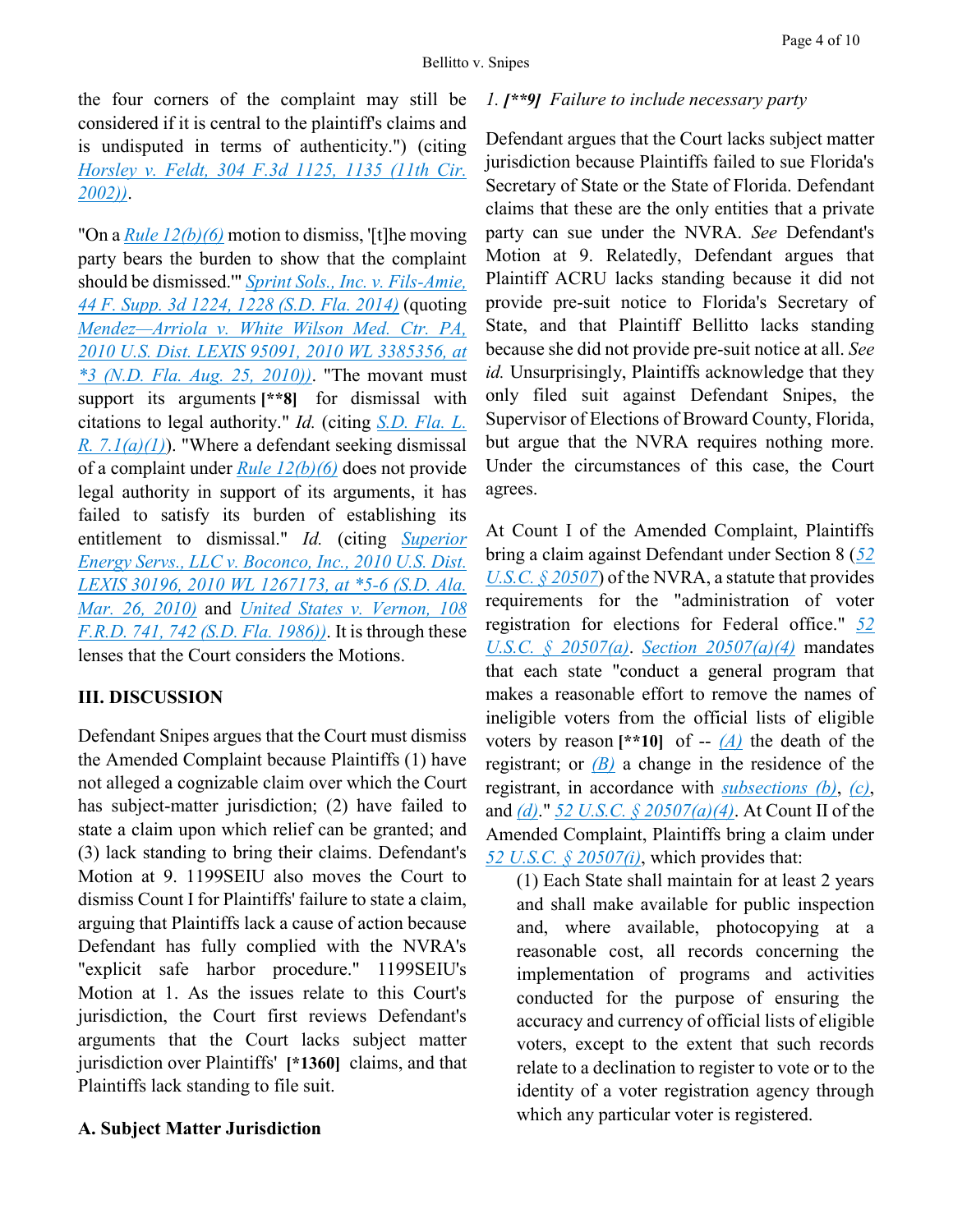(2) The records maintained pursuant to *[paragraph \(1\)](https://advance.lexis.com/api/document?collection=statutes-legislation&id=urn:contentItem:5D3N-F731-NRF4-4007-00000-00&context=)* shall include lists of the names and addresses of all persons to whom notices described in *[subsection \(d\)\(2\)](https://advance.lexis.com/api/document?collection=statutes-legislation&id=urn:contentItem:5D3N-F731-NRF4-4007-00000-00&context=)* are sent, and information concerning whether or not each such person has responded to the notice as of the date that inspection of the records is made.

*[52 U.S.C. § 20507\(i\)](https://advance.lexis.com/api/document?collection=statutes-legislation&id=urn:contentItem:5D3N-F731-NRF4-4007-00000-00&context=)*. *[Section 20510](https://advance.lexis.com/api/document?collection=statutes-legislation&id=urn:contentItem:5D3N-F741-NRF4-400B-00000-00&context=)* of the NVRA governs the civil enforcement of Section 8, providing for enforcement by:

(a) Attorney General -- The Attorney General may bring a civil action in an appropriate district court for such **[\*\*11]** declaratory or injunctive relief as is necessary to carry out this chapter. (b) Private right of action --

1. A person who is aggrieved by a violation of this chapter may provide written notice of the violation to the chief election official of the State involved.

2. If the violation is not corrected within 90 days after receipt of a notice under *[paragraph \(1\)](https://advance.lexis.com/api/document?collection=statutes-legislation&id=urn:contentItem:5D3N-F741-NRF4-400B-00000-00&context=)*, or within 20 days after receipt of the notice if the violation occurred within 120 days before the date of an election for Federal office, the aggrieved person may bring a civil action in an appropriate district court for declaratory or injunctive relief with respect to the violation.

**[\*1361]** 3. If the violation occurred within 30 days before the date of an election for Federal office, the aggrieved person need not provide notice to the chief election official of the State under *[paragraph \(1\)](https://advance.lexis.com/api/document?collection=statutes-legislation&id=urn:contentItem:5D3N-F741-NRF4-400B-00000-00&context=)* before bringing a civil action under *[paragraph \(2\)](https://advance.lexis.com/api/document?collection=statutes-legislation&id=urn:contentItem:5D3N-F741-NRF4-400B-00000-00&context=)*.

*[52 U.S.C. § 20510](https://advance.lexis.com/api/document?collection=statutes-legislation&id=urn:contentItem:5D3N-F741-NRF4-400B-00000-00&context=)*. This Court's jurisdiction, therefore, stems directly from *[§ 20510\(b\)](https://advance.lexis.com/api/document?collection=statutes-legislation&id=urn:contentItem:5D3N-F741-NRF4-400B-00000-00&context=)*, and Plaintiffs' standing to bring suit depends upon compliance with the statute.

"The NVRA centralizes responsibility in the state

and in the chief elections officer, who is the state's stand-in." *[Scott v. Schedler, 771 F.3d 831, 839 \(5th](https://advance.lexis.com/api/document?collection=cases&id=urn:contentItem:5DHX-5V41-F04K-N20M-00000-00&context=)  [Cir. 2014\)](https://advance.lexis.com/api/document?collection=cases&id=urn:contentItem:5DHX-5V41-F04K-N20M-00000-00&context=)*. Under the NVRA, "[t]he chief elections officer is 'responsible for coordination of **[\*\*12]** State responsibilities.'" *Am. Civil Rights Union v. Martinez—Rivera, 166 F. Supp. 3d 779, 792 (W.D. Tex. 2015)* (quoting *[52 U.S.C. § 20509](https://advance.lexis.com/api/document?collection=statutes-legislation&id=urn:contentItem:5D3N-F741-NRF4-4009-00000-00&context=)*). And, in order to bring a private action under *[§ 20510](https://advance.lexis.com/api/document?collection=statutes-legislation&id=urn:contentItem:5D3N-F741-NRF4-400B-00000-00&context=)*, a party must notice "the chief election official of the State involved," which in Florida, is the Secretary of State. *See [Fla. Stat. § 97.012](https://advance.lexis.com/api/document?collection=statutes-legislation&id=urn:contentItem:5J8V-6XM1-DXC8-044R-00000-00&context=)* ("The Secretary of State is the chief election officer of the state"). Defendant argues that based on *[§ 20510](https://advance.lexis.com/api/document?collection=statutes-legislation&id=urn:contentItem:5D3N-F741-NRF4-400B-00000-00&context=)* and the NVRA's overall structure, Plaintiffs can only file suit against the State of Florida or Florida's Secretary of State. *See* ECF No. [22] at 2. Defendant, however, has not cited to a single case that expressly supports this position. Unaware of any contrary authority, the Court finds persuasive the Honorable Alia Moses's recent analysis in a similar case filed in the Western District of Texas. In *Martinez-Rivera, infra*, Judge Moses analyzed the same statutory provisions and relevant case law relied upon by the parties in this case, and found that "the NVRA itself is . . . silent on the subject of necessary parties," and that *Scott v. Schedler, infra*, "did not say that the Secretary of State is a necessary party to an NVRA suit." *Id. at 793* (citing *[52 U.S.C. § 20510\(b\)](https://advance.lexis.com/api/document?collection=statutes-legislation&id=urn:contentItem:5D3N-F741-NRF4-400B-00000-00&context=)* and *[Scott, 771 F.3d](https://advance.lexis.com/api/document?collection=cases&id=urn:contentItem:5DHX-5V41-F04K-N20M-00000-00&context=)  [at 833, 839\)](https://advance.lexis.com/api/document?collection=cases&id=urn:contentItem:5DHX-5V41-F04K-N20M-00000-00&context=)*. Reviewing Texas law, the court went on to find that the local defendant in that case — the Zavala County, **[\*\*13]** Texas Tax Assessor-Collector — "has certain obligations under the NVRA as the designated voter registrar and state official." *Id.* Accordingly, and "[i]n the absence of a holding to the contrary," Judge Moses declined "to dismiss the . . . Complaint on standing grounds for failure to join the Secretary of State." *Id.*; *see [Ass'n](https://advance.lexis.com/api/document?collection=cases&id=urn:contentItem:4V5R-N4M0-TXFR-51PV-00000-00&context=)  [of Cmty. Organizations for Reform Now v. Scott,](https://advance.lexis.com/api/document?collection=cases&id=urn:contentItem:4V5R-N4M0-TXFR-51PV-00000-00&context=)  [2008 U.S. Dist. LEXIS 101778, 2008 WL 5272059,](https://advance.lexis.com/api/document?collection=cases&id=urn:contentItem:4V5R-N4M0-TXFR-51PV-00000-00&context=)  [at \\*2 \(W.D. Mo. Dec. 17, 2008\)](https://advance.lexis.com/api/document?collection=cases&id=urn:contentItem:4V5R-N4M0-TXFR-51PV-00000-00&context=)* ("The Secretary's absence from this litigation does not affect this court's ability to accord complete relief among existing parties. Plaintiffs have sued local election authorities . . . for their *own* violations of the NVRA and Missouri's implementing statutes." (analyzing *[52 U.S.C. § 20506](https://advance.lexis.com/api/document?collection=statutes-legislation&id=urn:contentItem:5D3N-F731-NRF4-4006-00000-00&context=)*) (emphasis in the original)).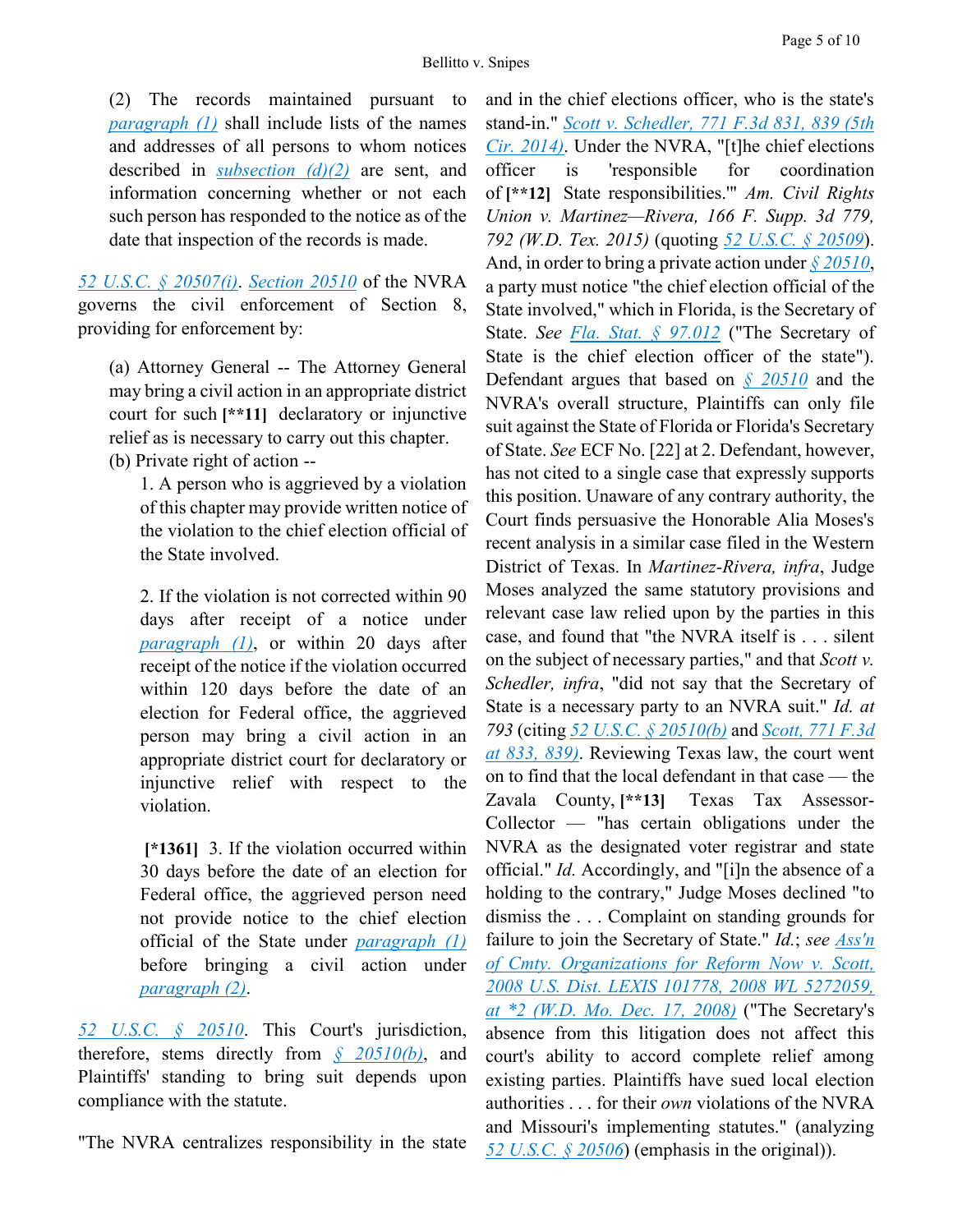The Court similarly finds that Defendant Snipes has certain obligations under the NVRA. Defendant is the Supervisor of Elections for Broward County, Florida. In that position, Defendant is designated by Florida law to maintain the voter rolls in Broward County. *See [Fla Stat. § 98.015\(3\)](https://advance.lexis.com/api/document?collection=statutes-legislation&id=urn:contentItem:5J8D-4051-DXC8-050F-00000-00&context=)* ("the supervisor shall update voter registration information"). As Plaintiffs allege and Defendant does not challenge, list maintenance obligations in Florida are placed predominantly, and in many instances exclusively, on the Supervisors of Elections. *See, e.g.*, *[Fla. Stat.](https://advance.lexis.com/api/document?collection=statutes-legislation&id=urn:contentItem:5JDR-2J41-DXC8-005D-00000-00&context=)  [§§ 97.021\(43\)](https://advance.lexis.com/api/document?collection=statutes-legislation&id=urn:contentItem:5JDR-2J41-DXC8-005D-00000-00&context=)* ("voter registration official" is defined as **[\*\*14]** the supervisors of elections); *[97.052\(6\)](https://advance.lexis.com/api/document?collection=statutes-legislation&id=urn:contentItem:5C24-M691-6SKW-D405-00000-00&context=)* (supervisors are responsible for following up on inadequate voter registration forms); *[97.0525\(4\)-\(6\)](https://advance.lexis.com/api/document?collection=statutes-legislation&id=urn:contentItem:5G1G-KMY1-DXC8-004T-00000-00&context=)* (online applications, regardless of where received, are forwarded and processed by supervisors); [97.071](https://advance.lexis.com/api/document?collection=statutes-legislation&id=urn:contentItem:5C24-M691-6SKW-D40K-00000-00&context=) (voter information cards are provided by the supervisors); *[97.1031](https://advance.lexis.com/api/document?collection=statutes-legislation&id=urn:contentItem:5C24-M691-6SKW-D40N-00000-00&context=)* (changes of address are received and processed by the supervisors); *[98.015](https://advance.lexis.com/api/document?collection=statutes-legislation&id=urn:contentItem:5J8D-4051-DXC8-050F-00000-00&context=)* (describing **[\*1362]** the office and duties of the supervisors, including custody of registration-related documents); *[98.035\(2\)](https://advance.lexis.com/api/document?collection=statutes-legislation&id=urn:contentItem:5C24-M691-6SKW-D40T-00000-00&context=)* (the statewide system enables the supervisors to "provide, access, and update voter registration information"); *[98.045\(1\)](https://advance.lexis.com/api/document?collection=statutes-legislation&id=urn:contentItem:5C24-M691-6SKW-D40V-00000-00&context=)* (supervisors responsible for determining eligibility of applicants); *[98.045\(2\)](https://advance.lexis.com/api/document?collection=statutes-legislation&id=urn:contentItem:5C24-M691-6SKW-D40V-00000-00&context=)* (supervisors responsible for removal of registrants); *[98.045\(3\)](https://advance.lexis.com/api/document?collection=statutes-legislation&id=urn:contentItem:5C24-M691-6SKW-D40V-00000-00&context=)* (supervisors responsible for maintaining and providing public access to "records concerning implementation of registration list maintenance programs and activities"); *[98.045\(4\)](https://advance.lexis.com/api/document?collection=statutes-legislation&id=urn:contentItem:5C24-M691-6SKW-D40V-00000-00&context=)* (street address information is provided by the supervisors to the department); *[98.075\(1\)-\(6\)](https://advance.lexis.com/api/document?collection=statutes-legislation&id=urn:contentItem:5C24-M691-6SKW-D410-00000-00&context=)* (supervisors remove deceased, criminal, and other ineligible registrants upon receiving information from the secretary of state); *[98.075\(7\)](https://advance.lexis.com/api/document?collection=statutes-legislation&id=urn:contentItem:5C24-M691-6SKW-D410-00000-00&context=)* (describing procedures **[\*\*15]** that must be followed by supervisors for removal of registrants upon receiving notice or information of ineligibility); *[98.081\(1\)](https://advance.lexis.com/api/document?collection=statutes-legislation&id=urn:contentItem:5C24-M691-6SKW-D413-00000-00&context=)* (original registration applications are in the custody of the supervisors); *[98.093\(3\)](https://advance.lexis.com/api/document?collection=statutes-legislation&id=urn:contentItem:5D6S-HV81-DXC8-04T2-00000-00&context=)* (supervisors have a duty to perform list maintenance regarding ineligible voters). In fact, a Florida Supervisor is required to "conduct a general registration list maintenance program to protect the integrity of the electoral process by ensuring the

maintenance of accurate and current voter registration records in the statewide voter registration system." *[Fla. Stat. § 98.065\(1\)](https://advance.lexis.com/api/document?collection=statutes-legislation&id=urn:contentItem:5J8V-6YB1-DXC8-044V-00000-00&context=)*. And, while the Florida Secretary of State is tasked with "coordinat[ing] the state's responsibilities under the [NVRA] . . . The secretary may delegate voter registration duties and records maintenance activities to voter registration officials. Any responsibilities delegated by the secretary shall be performed in accordance with state and federal law." *[Fla. Stat. § 97.012\(7\)](https://advance.lexis.com/api/document?collection=statutes-legislation&id=urn:contentItem:5J8V-6XM1-DXC8-044R-00000-00&context=)*, *[\(11\)](https://advance.lexis.com/api/document?collection=statutes-legislation&id=urn:contentItem:5J8V-6XM1-DXC8-044R-00000-00&context=)*; *see [United States v.](https://advance.lexis.com/api/document?collection=cases&id=urn:contentItem:4T3J-V2H0-TX4N-G1M7-00000-00&context=)  [Missouri, 535 F.3d 844, 849 \(8th Cir. 2008\)](https://advance.lexis.com/api/document?collection=cases&id=urn:contentItem:4T3J-V2H0-TX4N-G1M7-00000-00&context=)* ("By its plain language, [Section 8] . . . envisions the states will actively oversee a general program wherein many of the duties not specifically assigned to the states may be delegated.").

Accordingly, the Court finds that Defendant Snipes, like the Tax Assessor-Collector of Zavala **[\*\*16]** County, Texas, has certain responsibilities under Florida law. As the Florida official directly responsible for voter list maintenance in Broward County, Defendant enables the Florida Secretary of State to maintain accurate and current voter registration rolls as mandated by the NVRA. *See [52 U.S.C. § 20507](https://advance.lexis.com/api/document?collection=statutes-legislation&id=urn:contentItem:5D3N-F731-NRF4-4007-00000-00&context=)*; *see also Martinez—Rivera, 166 F. Supp. 3d at 792*. In this case, the alleged violation occurred as a direct result of Defendant's actions in Broward County, and so, "[i]f the Defendant has failed to meet her obligations, ACRU can bring a civil suit against her." *Martinez—Rivera, 166 F. Supp. 3d at 793*.

## *2. Standing*

Defendant also challenges Plaintiffs' standing to bring suit, on account of Plaintiffs' alleged failure to send pre-suit notice as required by *[§ 20510\(b\)\(1\)](https://advance.lexis.com/api/document?collection=statutes-legislation&id=urn:contentItem:5D3N-F741-NRF4-400B-00000-00&context=)*. "Whether a party has a sufficient stake in an otherwise justiciable controversy to obtain judicial resolution of that controversy is what has traditionally been referred to as the question of standing to sue." *[Sierra Club v. Morton, 405 U.S.](https://advance.lexis.com/api/document?collection=cases&id=urn:contentItem:3S4X-D8W0-003B-S3HH-00000-00&context=)  [727, 731-32, 92 S. Ct. 1361, 31 L. Ed. 2d 636 \(1972\)](https://advance.lexis.com/api/document?collection=cases&id=urn:contentItem:3S4X-D8W0-003B-S3HH-00000-00&context=)*. "The plaintiff has the burden to clearly and specifically set forth facts sufficient to satisfy Art.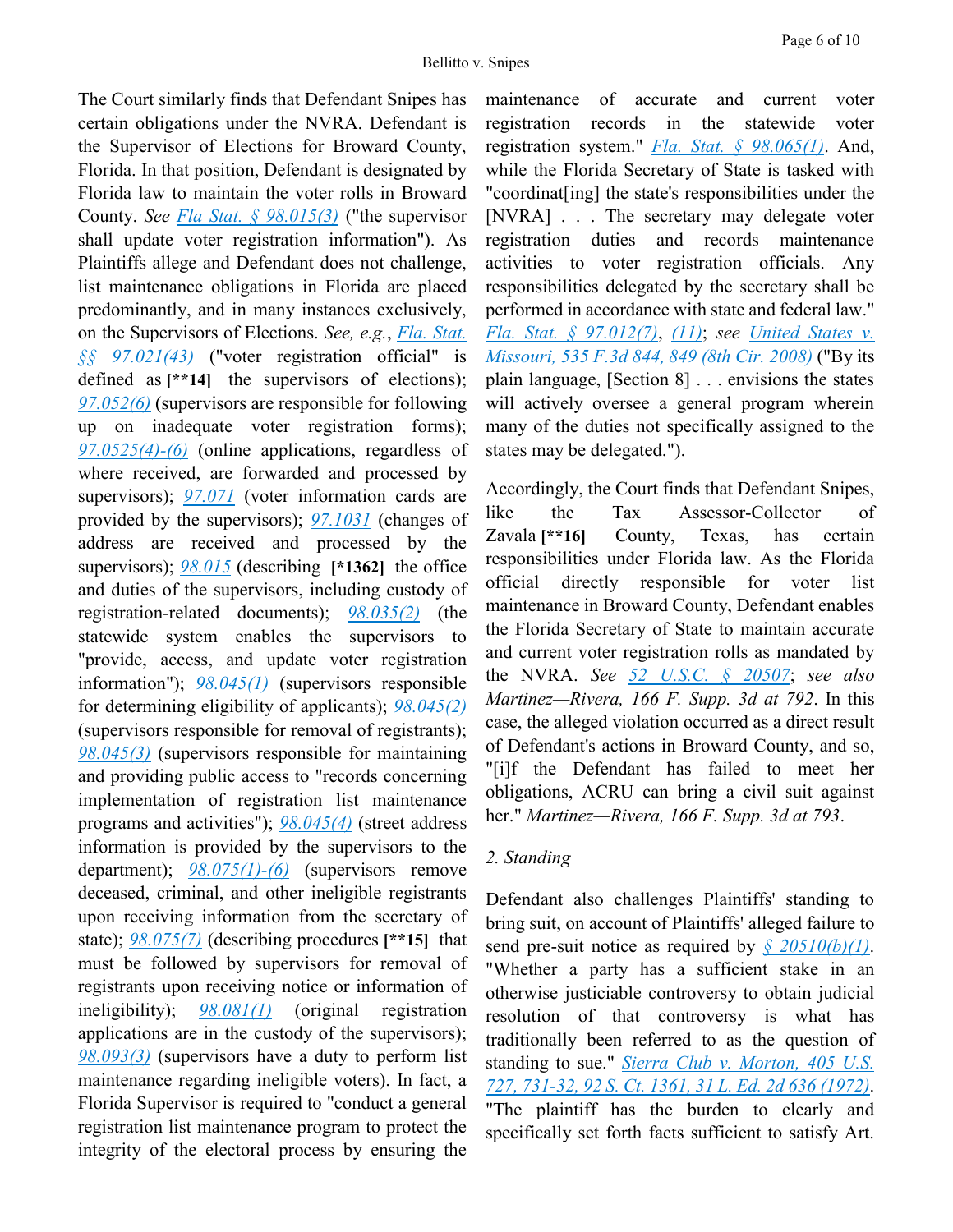III standing requirements." *Id.* (internal quotations and alternations omitted). In the context of standing to bring a private action pursuant **[\*\*17]** to *[52 U.S.C.](https://advance.lexis.com/api/document?collection=statutes-legislation&id=urn:contentItem:5D3N-F741-NRF4-400B-00000-00&context=)  [§ 20510\(b\)](https://advance.lexis.com/api/document?collection=statutes-legislation&id=urn:contentItem:5D3N-F741-NRF4-400B-00000-00&context=)*, "failure to provide notice is fatal." *[Scott,](https://advance.lexis.com/api/document?collection=cases&id=urn:contentItem:5DHX-5V41-F04K-N20M-00000-00&context=)  [771 F.3d at 836](https://advance.lexis.com/api/document?collection=cases&id=urn:contentItem:5DHX-5V41-F04K-N20M-00000-00&context=)*.

Defendant concedes that Plaintiffs have standing assuming they provided proper notice within the meaning of *[52 U.S.C. § 20510\(b\)\(1\)](https://advance.lexis.com/api/document?collection=statutes-legislation&id=urn:contentItem:5D3N-F741-NRF4-400B-00000-00&context=)*. As to Plaintiff ACRU, the Court need not decide whether notice to Defendant suffices because ACRU sent a copy of the Notice to the **[\*1363]** Florida's Secretary of State, the "chief election official" of Florida. *See* Amended Complaint  $\P$  18; ECF Nos. [12-1] (the "Notice")<sup>2</sup>

at 2 ("This letter serves as the statutory notice to your county, required by *[52 U.S.C. § 20510\(b\)](https://advance.lexis.com/api/document?collection=statutes-legislation&id=urn:contentItem:5D3N-F741-NRF4-400B-00000-00&context=)* . . . ."); [21] at 19; *see also Martinez—Rivera, 166 F. Supp. 3d at 807* (adopting Magistrate's Report and Recommendation stating notification properly "sent to the Zavala County Clerk and copied to Defendant and the Texas Secretary of State"). Regarding Plaintiff Bellitto, Plaintiffs concede that Bellitto did not send notice herself, arguing instead that as a member of the ACRU, Bellitto derives standing through ACRU's notice. *See* ECF No. [21] at 20. Bellitto has the burden to clearly and specifically establish standing to bring suit, *see [Sierra Club, 405](https://advance.lexis.com/api/document?collection=cases&id=urn:contentItem:3S4X-D8W0-003B-S3HH-00000-00&context=)  [U.S. at 731-32](https://advance.lexis.com/api/document?collection=cases&id=urn:contentItem:3S4X-D8W0-003B-S3HH-00000-00&context=)*, but has cited only to *Scott, infra*, in support of her position. *Scott*, however, found that an individual plaintiff *lacked* standing to sue for failure to send **[\*\*18]** notice, and that said plaintiff could not "piggyback on the NAACP's notice." *[771](https://advance.lexis.com/api/document?collection=cases&id=urn:contentItem:5DHX-5V41-F04K-N20M-00000-00&context=)  [F.3d at 836](https://advance.lexis.com/api/document?collection=cases&id=urn:contentItem:5DHX-5V41-F04K-N20M-00000-00&context=)*. Bellitto appears to cite *Scott* in an effort to distinguish it, stating that there is "no indication that the individual plaintiff in the *Scott* case was a member of the organizational plaintiff." ECF No. [21] at 20. However, while it may be true that an "association has standing to bring suit on behalf of

 $\overline{a}$ 

its members" under certain circumstances, *[Hunt v.](https://advance.lexis.com/api/document?collection=cases&id=urn:contentItem:3S4X-9CY0-003B-S1K0-00000-00&context=)  [Washington State Apple Advert. Comm'n, 432 U.S.](https://advance.lexis.com/api/document?collection=cases&id=urn:contentItem:3S4X-9CY0-003B-S1K0-00000-00&context=)  [333, 343, 97 S. Ct. 2434, 53 L. Ed. 2d 383 \(1977\)](https://advance.lexis.com/api/document?collection=cases&id=urn:contentItem:3S4X-9CY0-003B-S1K0-00000-00&context=)*, it does not necessarily follow that a *member* confers standing through her membership in that organization.

Under the facts of this case, the Court finds the analysis in *Scott* persuasive and analogous to the issue of Bellitto's standing to bring a Section 8-based claim. As in *Scott*, Bellitto did not herself comply with *[§ 20510\(b\)\(1\)](https://advance.lexis.com/api/document?collection=statutes-legislation&id=urn:contentItem:5D3N-F741-NRF4-400B-00000-00&context=)*'s notice prerequisite. Like the notice in *Scott*, the ACRU's letter did not mention Bellitto "by name" or even refer to ACRU members, and thus, the Court finds the "notice letter . . . too vague to provide . . . an opportunity to attempt compliance as to [Bellitto] before facing litigation." *[Scott, 771 F.3d at 836](https://advance.lexis.com/api/document?collection=cases&id=urn:contentItem:5DHX-5V41-F04K-N20M-00000-00&context=)* (internal quotations omitted); *see* ECF No. [12-1] at 1 ("Dear Ms. Snipes: I am writing on behalf of the American Civil Rights Union . . . ."). Accordingly Bellitto "has no basis for relief because [s]he did not file notice." *[Scott, 771](https://advance.lexis.com/api/document?collection=cases&id=urn:contentItem:5DHX-5V41-F04K-N20M-00000-00&context=)  [F.3d at 836](https://advance.lexis.com/api/document?collection=cases&id=urn:contentItem:5DHX-5V41-F04K-N20M-00000-00&context=)*; *see Martinez—Rivera, 166 F. Supp. 3d at 794* n.10 ("Although the Plaintiff attempts to take credit for communication sent by third parties to the Defendant as early as 2012, it appears from the Complaint that the September 12, 2013 letter represents the first contact between the Plaintiff and the Defendant. . . . Therefore, the Court disregards the earlier communication." (citing *[Scott, 771 F.3d](https://advance.lexis.com/api/document?collection=cases&id=urn:contentItem:5DHX-5V41-F04K-N20M-00000-00&context=)  [at 836](https://advance.lexis.com/api/document?collection=cases&id=urn:contentItem:5DHX-5V41-F04K-N20M-00000-00&context=)*)). Bellitto has failed **[\*\*20]** to meet her burden to establish standing to bring suit. Thus, Defendant's Motion is granted as to Plaintiff Bellitto's claims.

#### **[\*1364] B. Failure To State A Claim**

Defendant also moves to dismiss the Amended Complaint under *[Rule 12\(b\)\(6\)](https://advance.lexis.com/api/document?collection=statutes-legislation&id=urn:contentItem:5GYC-1WP1-6N19-F0YW-00000-00&context=)*, arguing that the

<sup>&</sup>lt;sup>2</sup> "In ruling upon a motion to dismiss, the district court may consider an extrinsic document if it is  $(1)$  central to the plaintiff's claim; and  $(2)$ its authenticity is not challenged." *[SFM Holdings, Ltd. v. Banc of Am.](https://advance.lexis.com/api/document?collection=cases&id=urn:contentItem:7Y3F-DX20-YB0V-S04B-00000-00&context=)  [Sec., LLC, 600 F.3d 1334, 1337 \(11th Cir. 2010\)](https://advance.lexis.com/api/document?collection=cases&id=urn:contentItem:7Y3F-DX20-YB0V-S04B-00000-00&context=)* (citing *[Day v. Taylor,](https://advance.lexis.com/api/document?collection=cases&id=urn:contentItem:4FJ9-1FW0-0038-X0NW-00000-00&context=)  [400 F. 3d 1272, 1276 \(11th Cir. 2005\)](https://advance.lexis.com/api/document?collection=cases&id=urn:contentItem:4FJ9-1FW0-0038-X0NW-00000-00&context=)*. Here, Plaintiffs specifically refer to the Notice, and the document is central to Plaintiffs' claims. *See* Amended Complaint ¶ 18. In any event, "[w]hen a defendant

properly challenges subject matter jurisdiction under *[Rule 12\(b\)\(1\)](https://advance.lexis.com/api/document?collection=statutes-legislation&id=urn:contentItem:5GYC-1WP1-6N19-F0YW-00000-00&context=)* the district court is free to independently weigh facts, and 'may proceed as it never could under *[Rule 12\(b\)\(6\)](https://advance.lexis.com/api/document?collection=statutes-legislation&id=urn:contentItem:5GYC-1WP1-6N19-F0YW-00000-00&context=)* or *[Fed. R. Civ. P. 56](https://advance.lexis.com/api/document?collection=statutes-legislation&id=urn:contentItem:5GYC-2421-6N19-F165-00000-00&context=)*.'" *[Turcios,](https://advance.lexis.com/api/document?collection=cases&id=urn:contentItem:4SFW-P1N0-TX4N-G0M5-00000-00&context=)  [275 F. App'x at 880](https://advance.lexis.com/api/document?collection=cases&id=urn:contentItem:4SFW-P1N0-TX4N-G0M5-00000-00&context=)* (citing *[Morrison, 323 F.3d at 925](https://advance.lexis.com/api/document?collection=cases&id=urn:contentItem:482X-6XN0-0038-X43T-00000-00&context=)*); *see Martinez—Rivera, 166 F. Supp. 3d at 794* ("To determine whether a party has provided adequate notice, a Court is not limited to the complaint **[\*\*19]** alone, but may look to documents incorporated into the complaint by reference.").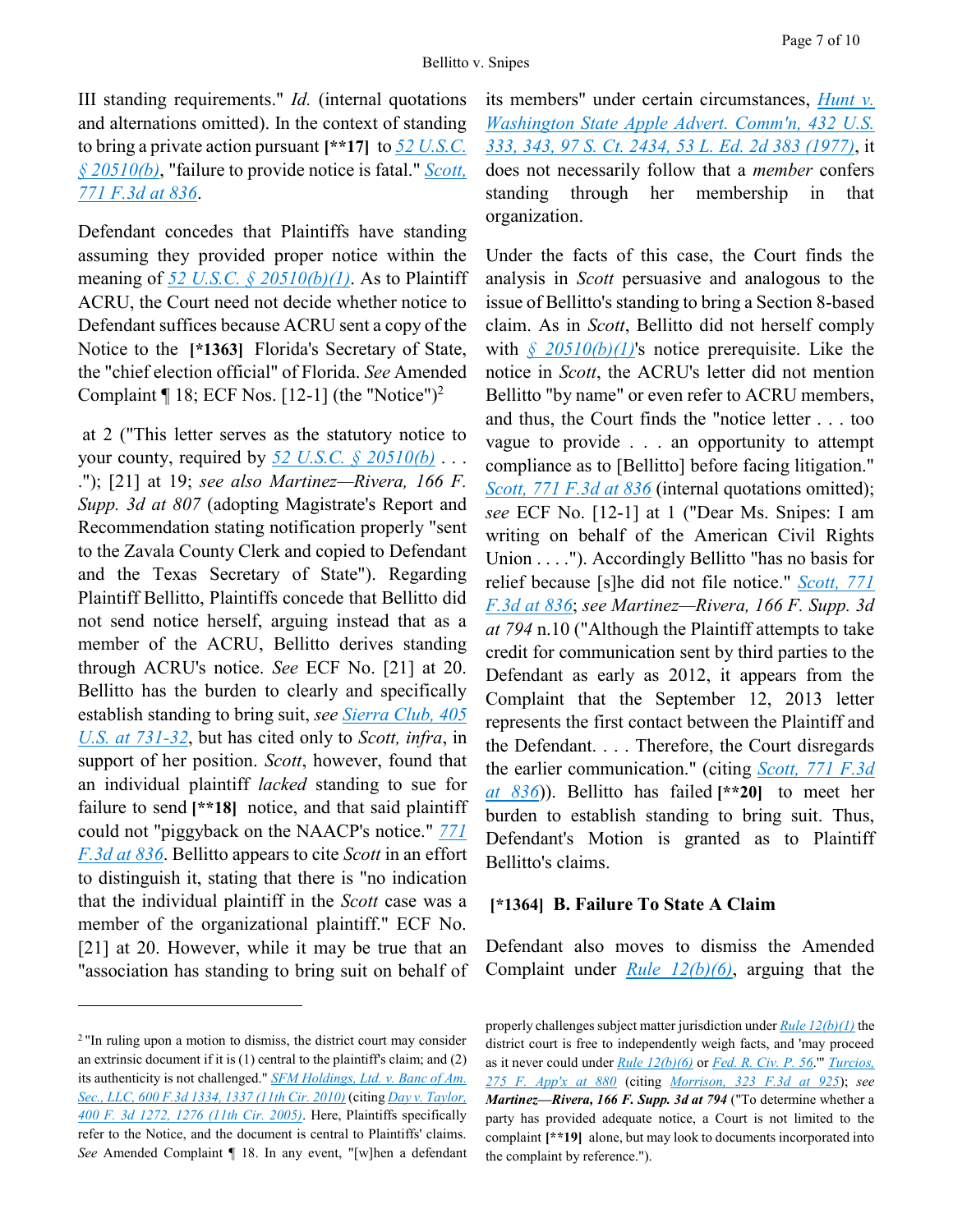-

Amended Complaint "fail[s] to state how, if at all, Defendant failed to comply with any records requests," and fails to "account for the discretionary methods used by states for removal of registrants." Defendant's Motion ¶ 18; ECF No. [22] at 6. 1199SEIU similarly argues that the Court must dismiss Count I for Plaintiff's $3$ 

failure to state a claim, as the record shows that Defendant has exercised her discretion in a manner entirely consistent with the NVRA's "safe harbor" provision at *[52 U.S.C § 20507\(c\)\(1\)](https://advance.lexis.com/api/document?collection=statutes-legislation&id=urn:contentItem:5D3N-F731-NRF4-4007-00000-00&context=)*. *See* 1199SEIU Motion at 1-2. The Court addresses the movants' arguments jointly, as appropriate.

In the Amended Complaint, ACRU claims that "Defendant has failed to make reasonable efforts to conduct voter list maintenance programs, in violation of Section 8 of NVRA, *[52 U.S.C. § 20507](https://advance.lexis.com/api/document?collection=statutes-legislation&id=urn:contentItem:5D3N-F731-NRF4-4007-00000-00&context=)* and *[52 U.S.C. § 21083\(a\)\(2\)\(A\)](https://advance.lexis.com/api/document?collection=statutes-legislation&id=urn:contentItem:5D3N-FR61-NRF4-4003-00000-00&context=)*." Amended Complaint ¶ 28 (Count I). Plaintiff also claims that "Defendant has failed to respond adequately **[\*\*21]** to Plaintiffs' written request for data, . . . in violation of Section 8 of the NVRA, *[52](https://advance.lexis.com/api/document?collection=statutes-legislation&id=urn:contentItem:5D3N-F731-NRF4-4007-00000-00&context=)  [U.S.C. § 20507\(i\)](https://advance.lexis.com/api/document?collection=statutes-legislation&id=urn:contentItem:5D3N-F731-NRF4-4007-00000-00&context=)*." *Id.* ¶ 33 (Count II). Section 8 "provides an exhaustive list of circumstances justifying removal" of registered voters, and places restraints on a states' authority to remove individuals from voter lists. *[A. Philip Randolph Inst. v. Husted,](https://advance.lexis.com/api/document?collection=cases&id=urn:contentItem:5KSG-DG81-F04K-P1C2-00000-00&context=)  [838 F.3d 699, 2016 U.S. App. LEXIS 17378, 2016](https://advance.lexis.com/api/document?collection=cases&id=urn:contentItem:5KSG-DG81-F04K-P1C2-00000-00&context=)  [WL 5328160, at \\*4 \(6th Cir. Sept. 23, 2016\)](https://advance.lexis.com/api/document?collection=cases&id=urn:contentItem:5KSG-DG81-F04K-P1C2-00000-00&context=)* (hereinafter, "*APRI*"). While Count I does not list the specific subsection of Section 8 Defendant allegedly violated, Count I is entitled "Failure to Conduct List Maintenance," and Plaintiff's claims are premised on Defendant's alleged failure to use a "reasonable effort" to comply with the NVRA. ACRU's claims, therefore, fall under  $\frac{\delta 20507(a)}{4}$  of the NVRA, requiring that election officials "conduct a general program that makes a reasonable effort to remove the names of ineligible voters from the official lists of eligible voters *by reason of* -- *[\(A\)](https://advance.lexis.com/api/document?collection=statutes-legislation&id=urn:contentItem:5D3N-F731-NRF4-4007-00000-00&context=)* the death of the registrant; or  $(B)$  a change in the residence of the registrant, in accordance with *[subsections \(b\)](https://advance.lexis.com/api/document?collection=statutes-legislation&id=urn:contentItem:5D3N-F731-NRF4-4007-00000-00&context=)*, *[\(c\)](https://advance.lexis.com/api/document?collection=statutes-legislation&id=urn:contentItem:5D3N-F731-NRF4-4007-00000-00&context=)*,

and *[\(d\)](https://advance.lexis.com/api/document?collection=statutes-legislation&id=urn:contentItem:5D3N-F731-NRF4-4007-00000-00&context=)*." *[52 U.S.C. § 20507\(a\)\(4\)](https://advance.lexis.com/api/document?collection=statutes-legislation&id=urn:contentItem:5D3N-F731-NRF4-4007-00000-00&context=)* (emphasis added). Under *[§ 20507\(c\)](https://advance.lexis.com/api/document?collection=statutes-legislation&id=urn:contentItem:5D3N-F731-NRF4-4007-00000-00&context=)*:

A State may meet the requirement of *[subsection](https://advance.lexis.com/api/document?collection=statutes-legislation&id=urn:contentItem:5D3N-F731-NRF4-4007-00000-00&context=)  [\(a\)\(4\)](https://advance.lexis.com/api/document?collection=statutes-legislation&id=urn:contentItem:5D3N-F731-NRF4-4007-00000-00&context=)* by establishing a program under which --

**(A)** change-of-address information supplied by the Postal Service through its licensees is used to identify registrants whose addresses may have changed; and

**(B)** if it appears from information provided **[\*\*22]** by the Postal Service that -

**(i)** a registrant has moved to a different residence address in the same registrar's jurisdiction in which the registrant is currently registered, the registrar changes the registration records to show the new address and sends the registrant a notice of the change by forwardable mail and a postage prepaid preaddressed return form by which the registrant may verify or correct the address information; or

**(ii)** the registrant has moved to a different residence address not in the same registrar's jurisdiction, the registrar uses the notice procedure described in *[subsection \(d\)\(2\)](https://advance.lexis.com/api/document?collection=statutes-legislation&id=urn:contentItem:5D3N-F731-NRF4-4007-00000-00&context=)* to confirm the change of address.

**[\*1365]** *[52 U.S.C. § 20507\(c\)\(1\)](https://advance.lexis.com/api/document?collection=statutes-legislation&id=urn:contentItem:5D3N-F731-NRF4-4007-00000-00&context=)* ("*[subsection](https://advance.lexis.com/api/document?collection=statutes-legislation&id=urn:contentItem:5D3N-F731-NRF4-4007-00000-00&context=)*   $(c)(1)$ "). In addition to these explicit NVRA provisions, the parties dedicate extensive argument to the unwritten expanse of  $\frac{6}{9}$  20507(a)(4) and HAVA's alleged effect on Section 8. However, for the purposes of the instant Motions, the Court finds dismissal improper because Plaintiff has alleged that Defendant failed to make a reasonable effort to remove ineligible voters by reason of death or

 $\overline{a}$ 

<sup>&</sup>lt;sup>3</sup> As Defendant's Motion is granted as to Plaintiff Bellitto, the Court

refers only to Plaintiff ACRU in the remainder of this Order.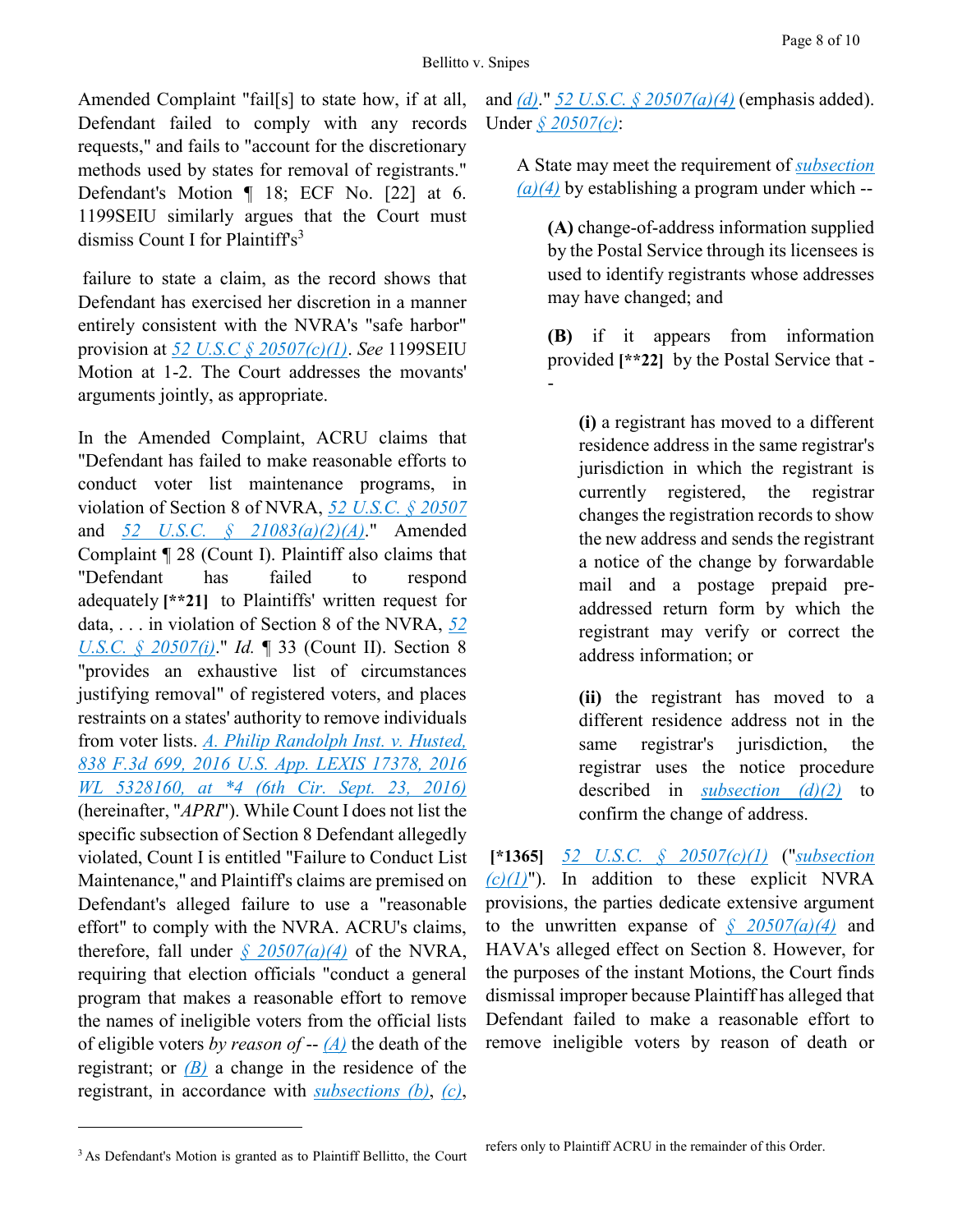change of address.<sup>4</sup>

*See [52 U.S.C. § 20507\(a\)\(4\)\(A\)](https://advance.lexis.com/api/document?collection=statutes-legislation&id=urn:contentItem:5D3N-F731-NRF4-4007-00000-00&context=)*, *[\(B\)](https://advance.lexis.com/api/document?collection=statutes-legislation&id=urn:contentItem:5D3N-F731-NRF4-4007-00000-00&context=)*. In particular, Plaintiff alleges that

On information and belief, Defendant has been given reliable information regarding registered voters who *have either died or no longer reside at the [\*\*23] address listed in their registration and has taken no action* to remove them as required by *[Florida Statutes § 98.075](https://advance.lexis.com/api/document?collection=statutes-legislation&id=urn:contentItem:5C24-M691-6SKW-D410-00000-00&context=)*. On information and belief, in the Wynmoor community of Coconut Creek, for example, Defendant has received information regarding over 200 registered voters who have either died or who no longer reside in the community. . . . By failing to implement a program which takes reasonable steps to cure these circumstances, Defendant has violated NVRA and other federal list maintenance statutes.

Amended Complaint ¶¶ 13-14 (emphasis added). The Court finds this factual allegation and other claims made in the Amended Complaint are sufficient to state a claim under Section 8.

Both Defendant and 1199SEUI argue that ACRU's pleadings notwithstanding, Defendant complied with *[subsection \(c\)\(1\)](https://advance.lexis.com/api/document?collection=statutes-legislation&id=urn:contentItem:5D3N-F731-NRF4-4007-00000-00&context=)*, a "safe harbor provision" that bars the claims at Count I. The parties' Motions cite to little authority in support of this position, **[\*\*24]** and no authority has been presented to support dismissal at the pleading stage based on a defendant's stated compliance with *[subsection](https://advance.lexis.com/api/document?collection=statutes-legislation&id=urn:contentItem:5D3N-F731-NRF4-4007-00000-00&context=)  [\(c\)\(1\)](https://advance.lexis.com/api/document?collection=statutes-legislation&id=urn:contentItem:5D3N-F731-NRF4-4007-00000-00&context=)*. *See* 1199SEUI'S Motion at 6-7 (citing only to guidance from the Department of Justice at *[https://www.justice.gov/crt/national-voter](https://www.justice.gov/crt/national-voter-registration-act-1993-nvra)[registration-act-1993-nvra](https://www.justice.gov/crt/national-voter-registration-act-1993-nvra)* , and *[Dobrovolny v.](https://advance.lexis.com/api/document?collection=cases&id=urn:contentItem:40G4-5TN0-0038-Y40D-00000-00&context=)  [Nebraska, 100 F. Supp. 2d 1012, 1020 \(D. Neb.](https://advance.lexis.com/api/document?collection=cases&id=urn:contentItem:40G4-5TN0-0038-Y40D-00000-00&context=)  [2000\)](https://advance.lexis.com/api/document?collection=cases&id=urn:contentItem:40G4-5TN0-0038-Y40D-00000-00&context=)* (providing a general overview of the NVRA)). However, last month, the Sixth Circuit explicitly referred to *[subsection \(c\)\(1\)](https://advance.lexis.com/api/document?collection=statutes-legislation&id=urn:contentItem:5D3N-F731-NRF4-4007-00000-00&context=)* as the "so-called 'safeharbor' procedure," noting that it "provide<sup>[s]</sup> states with an example of a procedure for identifying and removing voters who had changed residence *that* 

 $\overline{a}$ 

*would comply* with the NVRA's mandates and accompanying constraints." *[APRI, F.3d , 2016](https://advance.lexis.com/api/document?collection=cases&id=urn:contentItem:5KSG-DG81-F04K-P1C2-00000-00&context=)  [U.S. App. LEXIS 17378, 2016 WL 5328160, at \\*5](https://advance.lexis.com/api/document?collection=cases&id=urn:contentItem:5KSG-DG81-F04K-P1C2-00000-00&context=)* (emphasis added). Lacking guidance from the Eleventh Circuit, the Court finds persuasive the Sixth Circuit's reasoning in *APRI*, and finds that full compliance with *[subsection \(c\)\(1\)](https://advance.lexis.com/api/document?collection=statutes-legislation&id=urn:contentItem:5D3N-F731-NRF4-4007-00000-00&context=)* "would comply with the NVRA's mandates and accompanying constraints." *Id.* 1199SEUI claims that a letter from Defendant, attached to the Amended Complaint at Exhibit B, establishes that Defendant fully complied with *subsection*  $(c)(1)$ , and that Exhibit B is sufficient "to defeat Plaintiff['s] claim that a legal violation has occurred." ECF No. [63] at 5 (citing *APRI*). *APRI*, however, addressed material distinct claims under Section 8 in the context of a motion for a permanent injunction. In this case, **[\*\*25]** Plaintiff does not concede that Defendant fully complied with *subsection*  $(c)(1)$ , but rather, specifically pleads that "[b]y failing to implement a program which takes reasonable steps to cure these circumstances, Defendant has violated NVRA and other federal list maintenance statutes." Amended Complaint ¶ 14. ACRU **[\*1366]** has plead sufficient facts to support its claim that Defendant inadequately removed the names of registrants who have died or changed their address; whether Exhibit B establishes Defendant's full compliance with *[subsection \(c\)\(1\)](https://advance.lexis.com/api/document?collection=statutes-legislation&id=urn:contentItem:5D3N-F731-NRF4-4007-00000-00&context=)* and defeats Plaintiff's claims is a fact-based argument more properly addressed at a later stage of the proceedings. *See [Jackson v. BellSouth](https://advance.lexis.com/api/document?collection=cases&id=urn:contentItem:4CMB-D420-0038-X2SX-00000-00&context=)  [Telecommunications, 372 F.3d 1250, 1277 \(11th](https://advance.lexis.com/api/document?collection=cases&id=urn:contentItem:4CMB-D420-0038-X2SX-00000-00&context=)  [Cir. 2004\)](https://advance.lexis.com/api/document?collection=cases&id=urn:contentItem:4CMB-D420-0038-X2SX-00000-00&context=)* (court properly considers defense only where "the complaint affirmatively and clearly shows the *conclusive applicability* of the defense to bar the action" (emphasis added) (internal quotations omitted)). Relatedly, the Court finds the factual explanation proffered by 1199SEUI in its Motion, while plausible, is insufficient to warrant dismissal of Count I, particularly as the Court must evaluate all plausible inferences in favor of Plaintiff. *See* 1199SEUI's Motion at 9-10; *Chaparro, 693 F.3d at 1337*; *[Miccosukee Tribe of Indians of Fla., 304 F.3d](https://advance.lexis.com/api/document?collection=cases&id=urn:contentItem:46R6-5FS0-0038-X3KC-00000-00&context=)  [at 1084](https://advance.lexis.com/api/document?collection=cases&id=urn:contentItem:46R6-5FS0-0038-X3KC-00000-00&context=)*; *see also Martinez—Rivera, 166 F. Supp. 3d at 794*. Accordingly, ACRU's claims in Count I

<sup>4</sup> The Court notes that the Sixth Circuit recently held that "[b]y the HAVA's own terms, however, [its] language is not to 'be construed to authorize or require conduct prohibited under . . . or to supersede,

restrict, or limit the application of . . . [the NVRA]." <u>APRI, F.3d,</u> *[2016 U.S. App. LEXIS 17378, 2016 WL 5328160, at \\*4](https://advance.lexis.com/api/document?collection=cases&id=urn:contentItem:5KSG-DG81-F04K-P1C2-00000-00&context=)* (alternations added and in the original) (citations omitted).